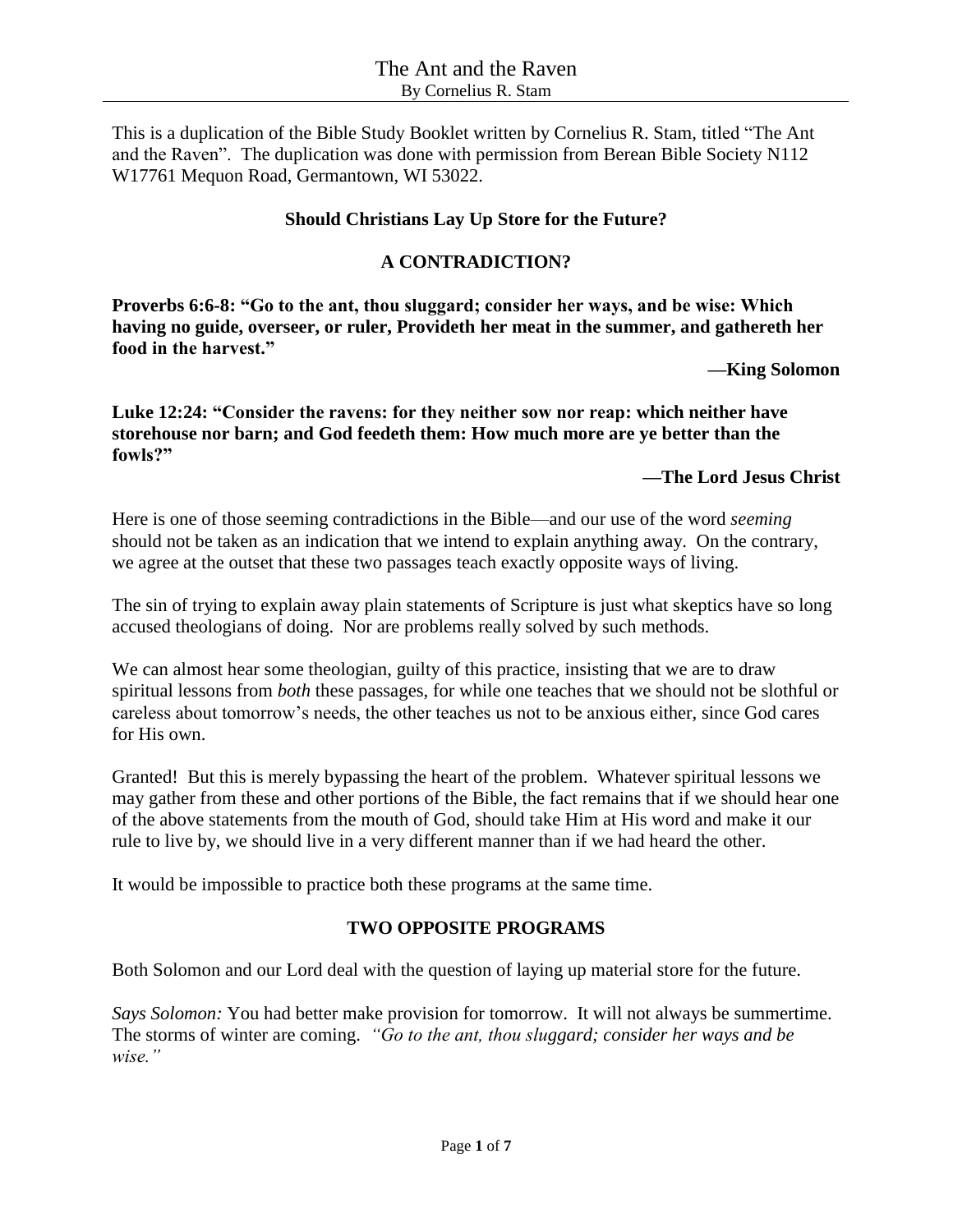*Says our Lord:* Do not be concerned about tomorrow's needs. Tomorrow will take care of itself—God will provide. *"Consider the ravens…which neither have storehouse nor barn; and God feedeth them."*

Or, to put it more briefly:

*Says Solomon:* Consider the ant; she lays up store for the future.

*Says our Lord:* Consider the ravens; they don't! Yet God takes care of them.

This is just where some theologians attempt a solution by trying to explain away facts.

They say that our Lord's words as recorded by Luke do not actually mean that we should not *prepare* for tomorrow's needs—only that we should not *worry* about them. They argue that the *"Take no thought,"* of Verse 22, means only, "Take no *anxious* thought."

But this explanation is utterly unsatisfactory, for in Verse 29 the Lord adds: "*Seek not* ye what ye shall eat…" while in Verse 33 He goes so far as to command His followers: *"Sell that ye have, and give alms…."* Strange that these things are not *practiced* by those who preach that the teachings of Christ on earth are for our obedience!

No, all attempts to neutralize our Lord's explicit directions are illegitimate attempts to escape difficulties. Sincere and honest men will far rather leave problems unsolved and await further light than to resort to strained interpretations and forced solutions.

We do not see how it can be fairly denied that the ant and the raven are used by Scripture to teach exactly opposite ways of life as far as economic practices are concerned.

How shall we explain this? Can it be explained? Shall we say: *"Behold, a greater than Solomon is here!"* and simply prefer our Lord's words to Solomon's? Surely not, for *both* statements are equally inspired by the Holy Spirit. *Both* are God-breathed.

# **THE ANSWER**

The simple solution to the problem is again a dispensational one—a matter of "rightly dividing the Word of truth."

When we obey II Timothy 2:15 and recognize the fact that from time to time God has changed His dealings with men, this difficulty vanishes.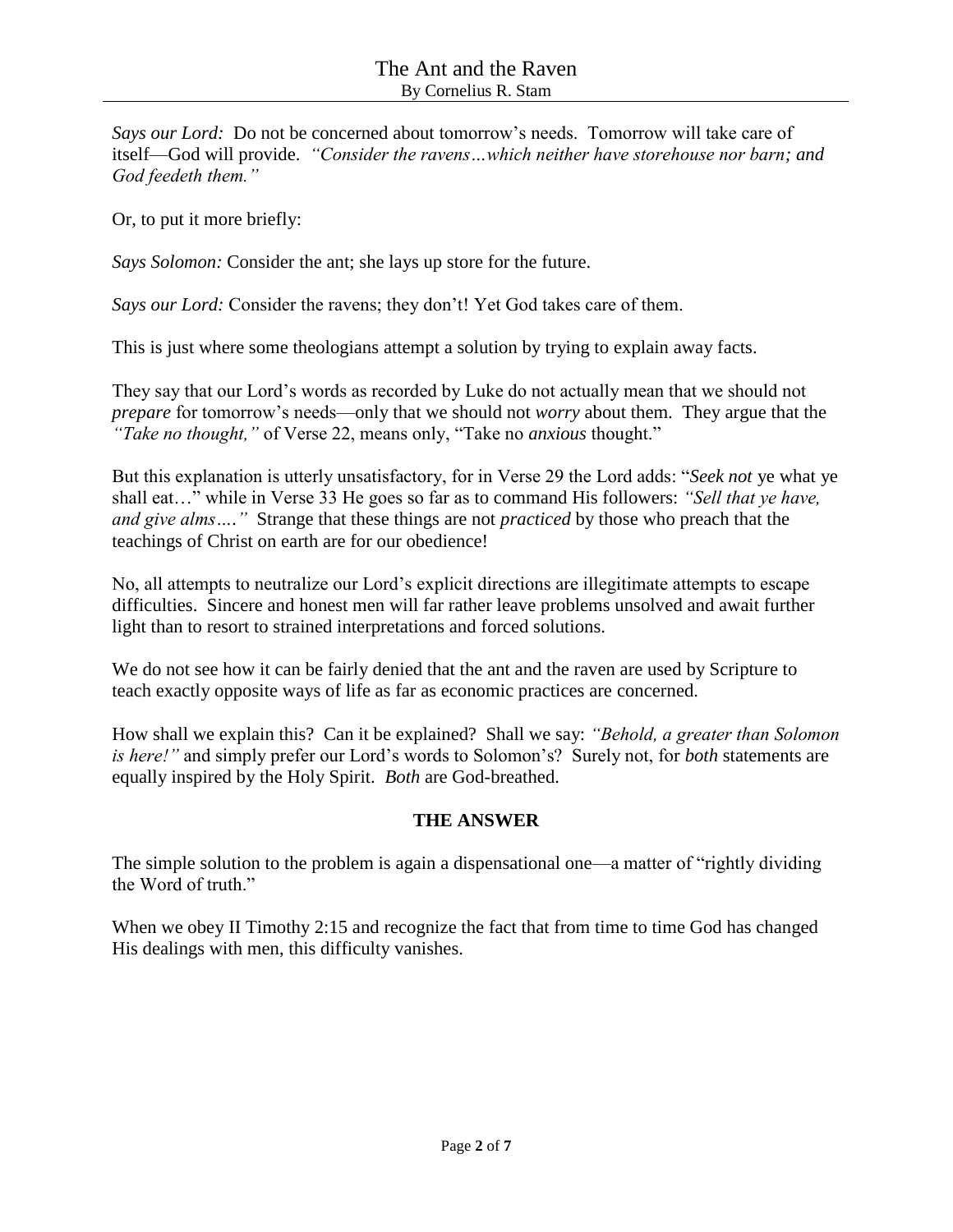In quoting from Luke 12 we purposely passed over the words of our Lord which are the key to the whole passage:

## *"But rather seek ye the kingdom of God; and all these things shall be added unto you.*

*"Fear not, little flock for it is your Father's good pleasure to give you the kingdom.* 

*"Sell that ye have, and give alms…" (Vers. 31-33).*

Lest there should be any question as to the character of the kingdom here referred to, we quote Luke 22:29, 30:

## **"And I appoint unto you a kingdom, as my Father hath appointed unto Me;**

## **"That ye may eat and drink at my table in my kingdom, and sit on thrones judging the twelve tribes of Israel."**

Surely this is not taking place today, but refers to the personal, physical reign of Christ on earth.

This is the key to the problem.

Our Lord's exhortation to His disciples to consider the ravens and stop being concerned about tomorrow's needs, was given in view of the fact that the "kingdom of heaven" or the establishment of the rule of heavens on earth was at hand.

"How do you suppose we would fare…if we…lived like the ravens?"

John the Baptist, the Lord Jesus and the twelve apostles all did a great deal of preaching, but ask Matthew what was the *theme,* the *subject* of their message and he will tell you so plainly that there can be no question about it.

## **Matthew 3:1, 2 "In those days came** *John the Baptist***, preaching in the wilderness of Judaea, and saying, Repent ye: for** *the kingdom of heaven is at hand.***"**

**Matthew 4:17 "From that time** *Jesus* **began to preach and to say, Repent: for** *the kingdom of heaven is at hand.***"**

**Matthew 10:5-7 "***These twelve* **Jesus sent forth and commanded them….preach, saying:** *the kingdom of heaven is at hand***."**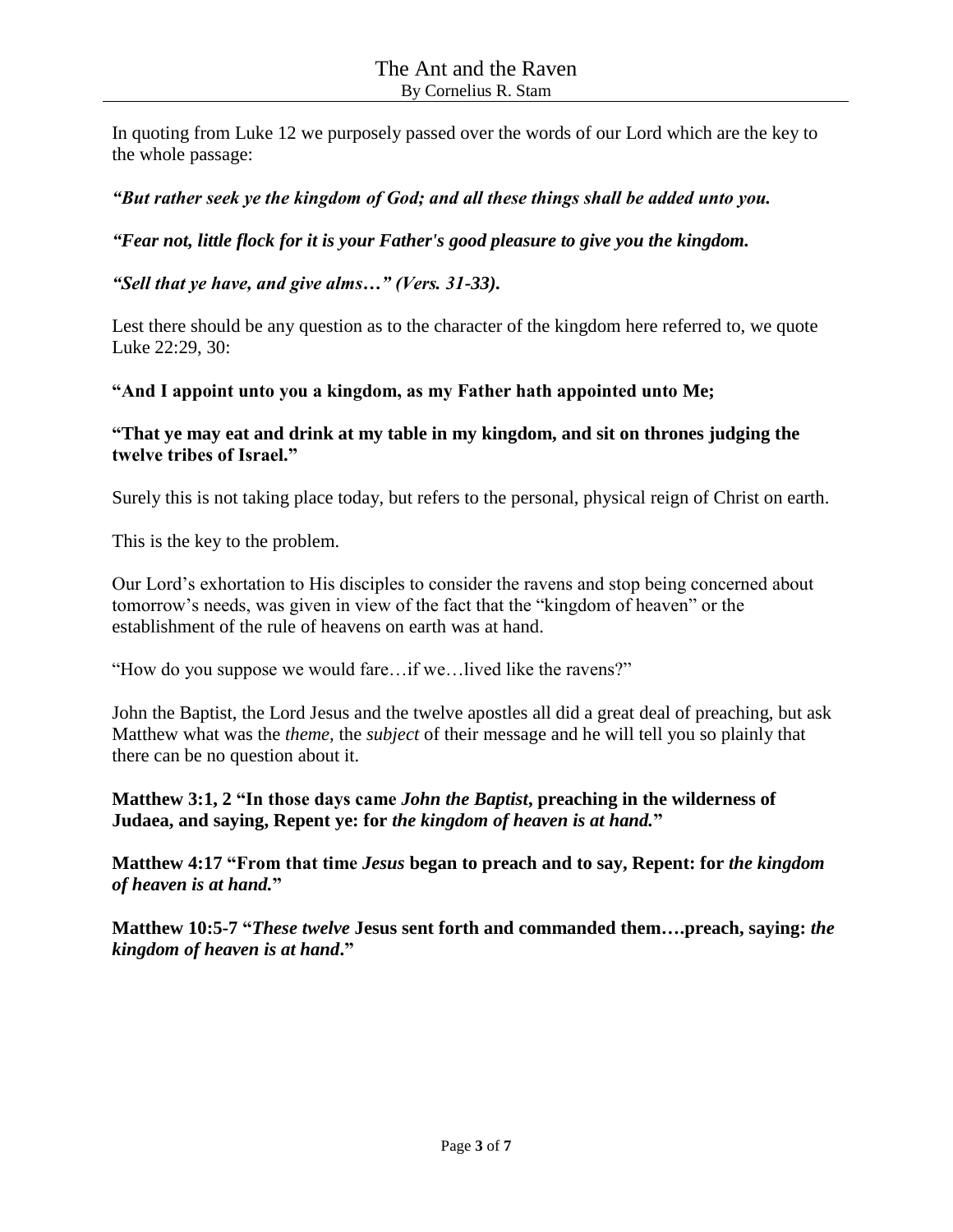This glorious Kingdom of Heaven, the earthly establishment of the Kingdom of God (Dan. 2:44) was the very theme of our Lord's message.

He taught His disciples to PRAY for it (Matt. 6:10).

He sent them to PREACH it (Matt. 10:7).

He told them to PRACTICE it (Matt. 10:8-10).

## **A CHANGE IN PROGRAM**

Ever since David this glorious kingdom had been *prophesied*. During our Lord's earthly ministry it was *proclaimed "at hand."* After Pentecost it was actually *offered*. Acts 3:19, 20 records Peter's memorable proposition to the "men of Israel":

### **"Repent…the times of refreshing shall come from the presence of the Lord; and He shall send Jesus Christ, which before was preached unto you."**

Israel's answer? Read Acts 4 to 7. Read especially Acts 7:59-8:3:

**"And they [the council] stoned Stephen….And Saul was consenting unto his death. And at that time there was a great persecution against the Church which was at Jerusalem….As for Saul he made havock of the Church…." 1**

Messiah had been officially rejected, not only in incarnation, but in resurrection.

And the favored nation stood by her rejection of Christ too, while Jews from Jerusalem to Rome confirmed what their leaders had done.

Surely the reader can see why the world's unrest continued as before, yea, has increased until this day. *Christ had been rejected and is rejected still,* not only by the Gentiles but even by His own chosen people.

How can there be peace without the Prince of Peace? How can there be justice and prosperity until He reigns? How do you suppose we would fare in "this present evil age" if we sold our investments, distributed the proceeds to the poor and lived like the ravens?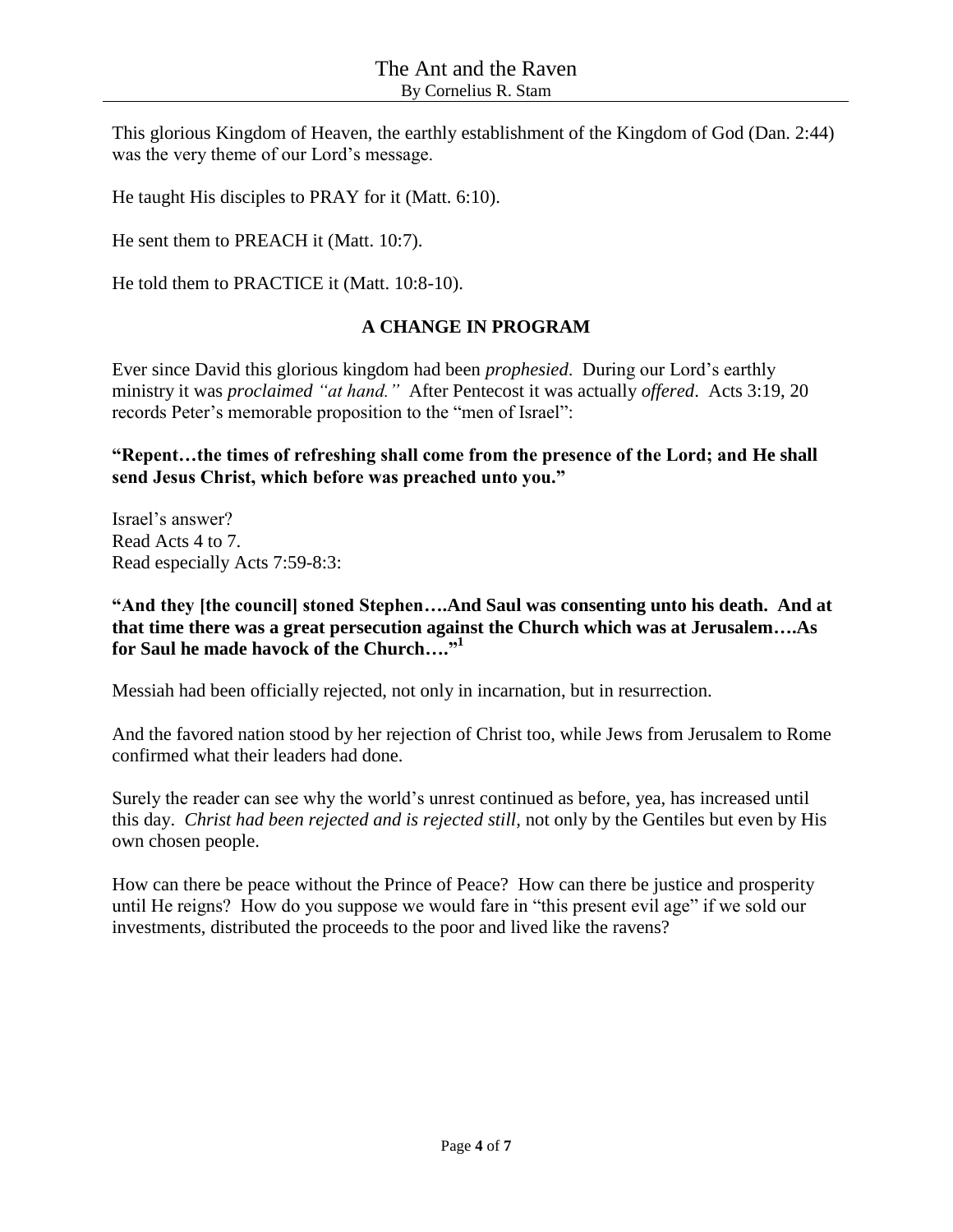But there is a very bright side.

While the world, as such, and the nation Israel have rejected the Lord Jesus, God still offers Him to individuals. We, each for himself, may receive Him as our *personal* Savior, while God holds the judgment of the world in abeyance. And so, strangely and wonderfully, though the nations have rejected Him He seems to be brought closer to *us!*

### *"He was in the world, and the world was made by Him, and the world knew Him not.*

## *"He came unto His own and His own received Him not.*

*"But as many as received Him, to them gave He [the] power [right] to become the sons of God, even to them that believe on His name" (John 1:10-12).*

How simple! How wonderful!

Against the dark, black background of Jerusalem's great persecution of Messiah and His followers we should read Romans 5:20, 21:

### *"…But where sin abounded, grace did much more abound: that as sin hath reigned unto death, even so might grace reign through righteousness unto eternal life by Jesus Christ our Lord."*

We are living today under *the reign of grace:* not the reign of *law*—that is past; nor the reign of *Christ*—that is future; but THE REIGN OF GRACE.

To demonstrate the riches of His mercy and grace, God *saved* His chief enemy on earth, the leader of the rebellion: Saul of Tarsus, the blasphemer, the persecutor, the evil-doer, and committed to him *"the dispensation of the grace of God"* (Eph. 3:1-3).

This is an evil age, the age of the rejection of the Son of God, but at the same time it is the age of *grace*. Indeed, the exceeding sinfulness of man serves to emphasize the true character of grace, for grace is the kindness and love of God to the guilty and underserving (See Eph. 2:1-10).

Thus, while "all have sinned and come short of the glory of God," we may be *"justified freely by His grace through the redemption that is in Christ Jesus"* (Rom. 3:23, 24):

## *"In whom we have redemption, through His blood, the forgiveness of sins according to the riches of His grace" (Eph. 1:7).*

*"The gospel of the grace of God!"*

This is our glorious message to a world of lost sinners. Let us not confuse it with "the gospel of the kingdom."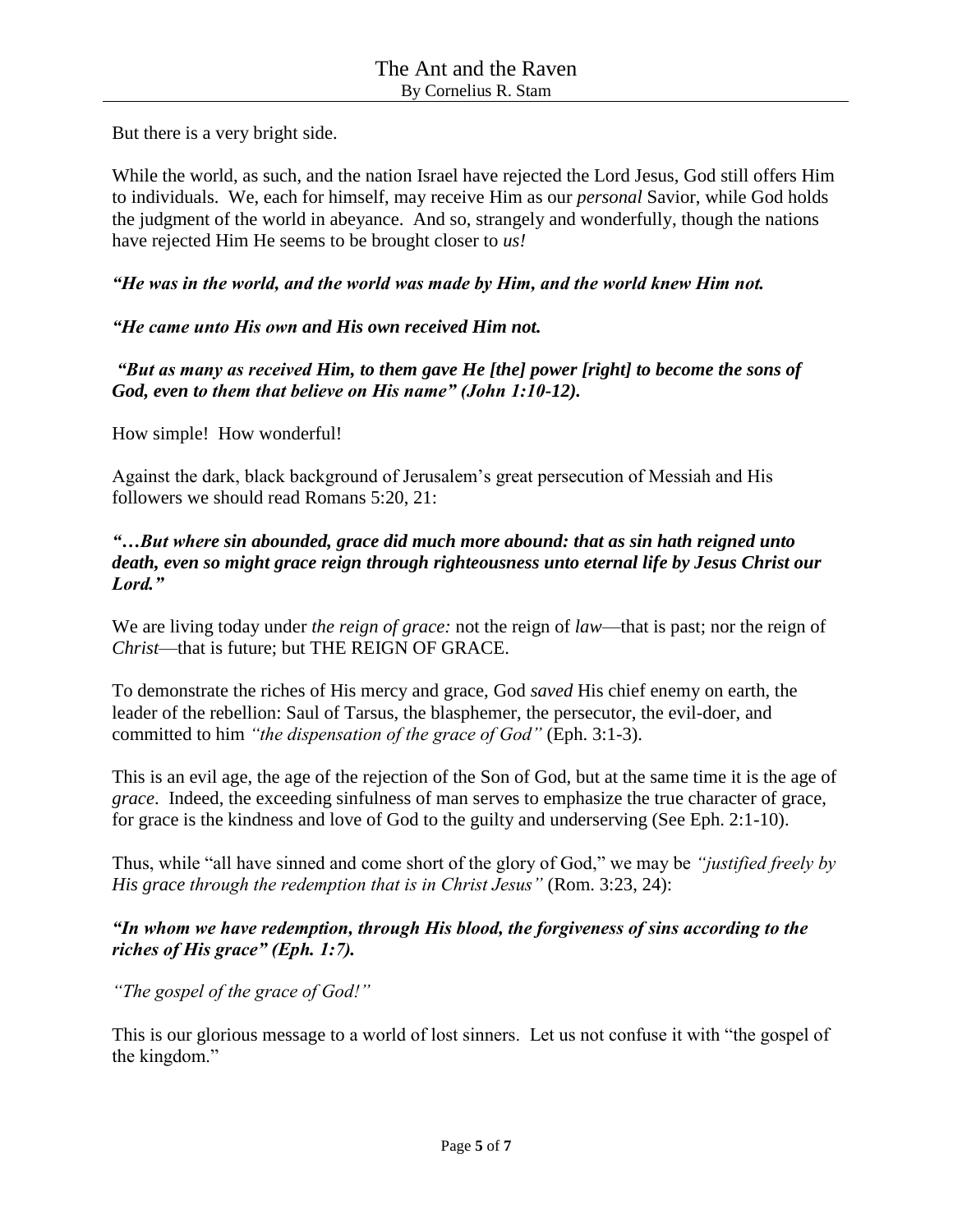The character of this age is one of exceeding sinfulness on man's part but exceeding grace on God's part and our lives must be lived in accordance with these facts.

Nowhere does Paul, the apostle of *this* dispensation, instruct us to "take no thought for the morrow." Indeed, he teaches distinctly that parents should lay up provision for their children (II Cor. 12:14) and that

*"If any provide not for his own and specially for those of his own house, he hath denied the faith and is worse than an infidel [un-believer]" (I Tim. 5:8).*

Our Lord said to the rich man: *"Sell whatsoever thou hast, and give to the poor…"* (Mark 10:21). But that was while the earthly establishment of His kingdom was being proclaimed. Nowhere does Paul, the apostle of the *ascended* Lord, teach us to do this. He *does* say:

*"Charge them that are rich in this world, that they be not highminded, nor trust in uncertain riches, but in the living God, who giveth us richly all things to enjoy;* 

*"That they do good, that they be rich in good works, ready to distribute, willing to communicate [Lit. generous contributors]" (1 Tim. 6:17, 18).*

The apostle of grace *does* say, by inspiration:

*"…see that ye abound in this grace [giving] also" (II Cor. 8:7).*

He *does* say:

*"…he which soweth bountifully shall reap also bountifully" (II Cor. 9:6).*

He *does* say:

*"…God loveth a cheerful [or joyous, Gr. hilarious] giver" (II Cor. 9:7).*

But nowhere does he exhort believers in this present evil age to sell all they have and give to the poor, taking no thought for the morrow.